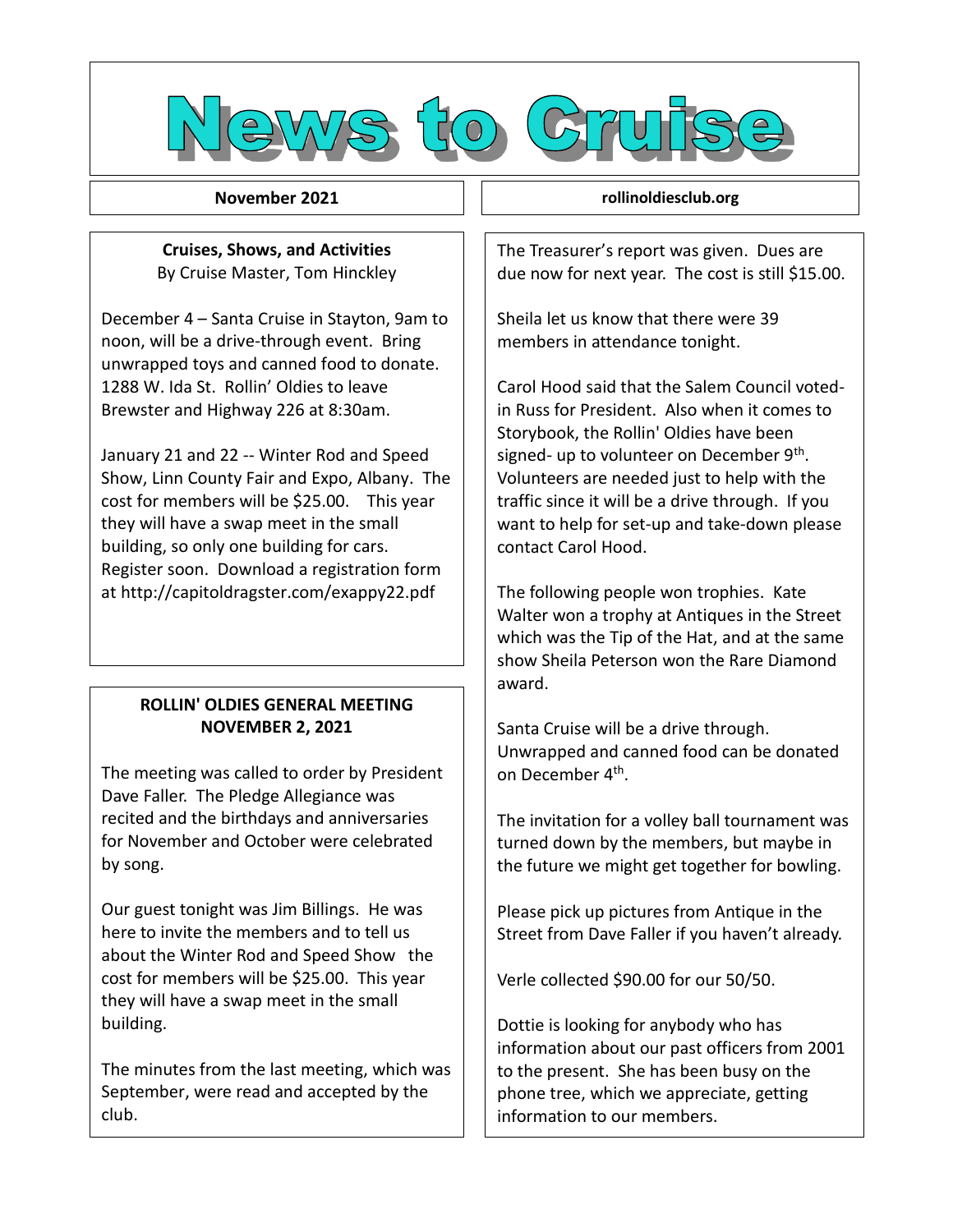There was discussion regarding changing the Constitution regard accepting foreign cars. That will have to be discussed with the board members further before it is brought up to the members again.

Friday night dinners will be discussed next year.

Regarding the Christmas dinner, it probably will be turkey or ham. The decorations on the tables will be given away at the dinner. Donations of toys and food will be accepted also.

Next month we will be voting for new officers. The following members have been nominated: President: Dave Faller, Secretary: Lorna Sebastian, Sgt. at Arms: Verle Steele, and Historian: Dottie Anderson. If you are interested in a position please contact the officers.

Barb Thayer was chosen for the feature car and Dave Claussen won the 50/50. Besides the money a picture and Christmas wreath was donated by Dottie Anderson and Lorna Sebastian. The picture was won by Carol Carter and the wreath won by Dottie Anderson.



The December meeting will be the last night we will be collecting sock, gloves and hats.

Jack Davis has had multiple health issues. He is now in a nursing home with a broken neck.



To all current Board members the meeting will be on Tuesday 23<sup>rd</sup> at Linda's home.

Meeting was adjourned at 8:05 PM. Respectfully submitted by Secretary Lorna Sebastian

## **Rollin' Oldies September Car of the Month Dan Miner's 1932 Ford Coupe**



My coupe is a remake of my first car. I drove a '32 coupe my senior year in high school, although it was nothing like the one I have now.

I collected parts over the years. In the early 90's I started putting this car together. It's more or less the way I would have liked that first car to be if I'd have had two nickels to spend on it. Its always had a flathead engine. FLATHEADS FOREVER.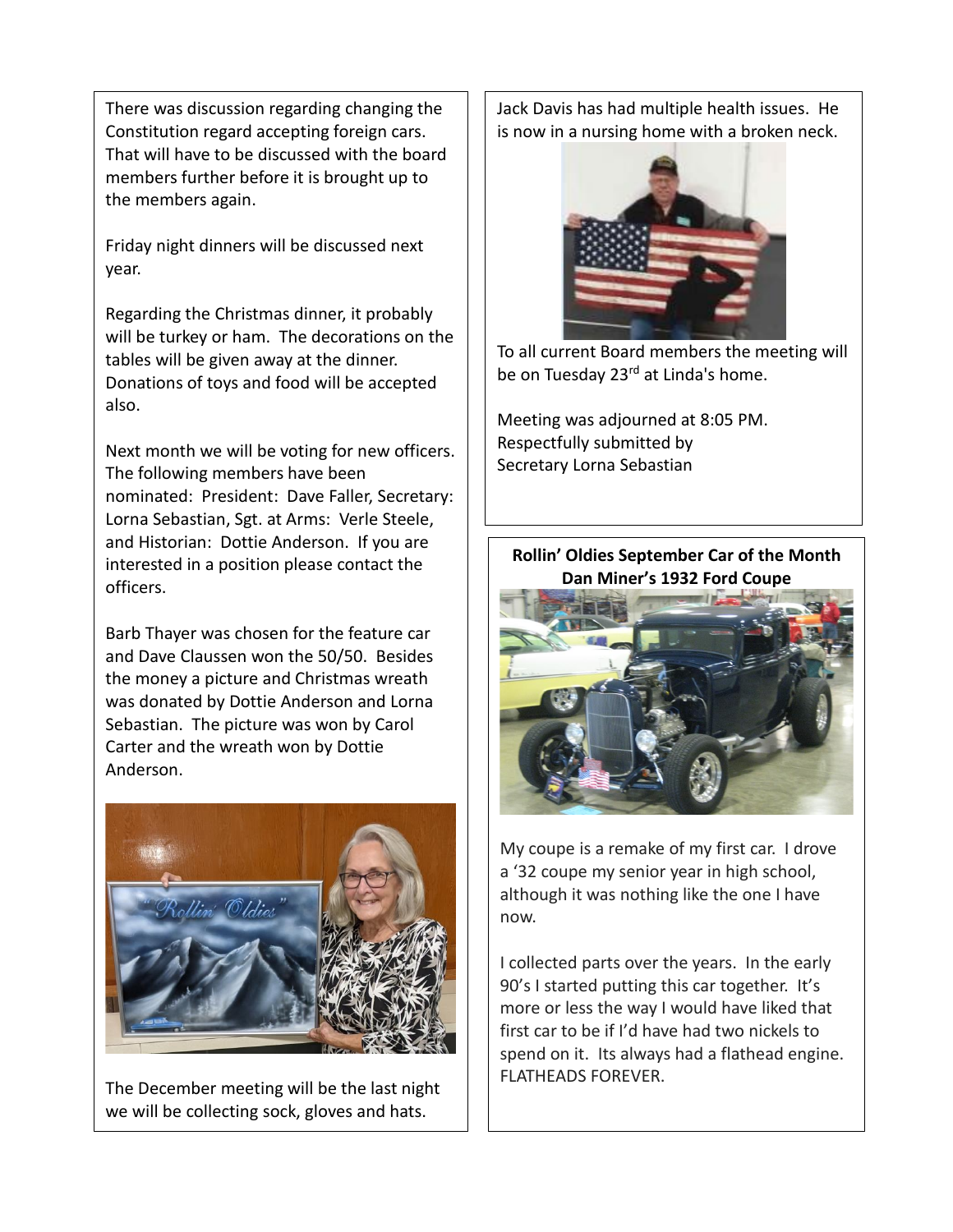Three years ago I built the supercharged engine and then the fun really started. Nothing like having a Chevy for lunch with my old flathead. I've taken it to the drags a few times with mixed success, but usually suffer from driver error. But it's always fun.





We purchased my 1969 MGB in May of this year. Her name is Gracie.

I saw an ad on Facebook Market Place; I was the second caller. We went to see it that very day. One other person had looked at her. When we walked into the garage there sat a 1963 Austin Healy, a 1968 Triumph TR6, and Gracie. We talked for a few minutes, discussed cars, and we said we will take it without even a test drive. I drove her home that very day.

I have to say I love this car as she is so much fun to drive



Pete Rocco and I drove up to the Stayton

Wrecking Yard. Here are the pictures of the "Old Cars". There are a hundred or more late model pickups of every brand you can think of. Of the two Willys pickups, one has a 4 cylinder flathead and the other has a 6 cylinder with the head off. Just a side note, the one Willys has a Hudson radio in the dash.



## **October Birthdays**

| Stephen Sebastian | $\mathcal{L}$ |
|-------------------|---------------|
| Rodney Slupe      | 8             |
| Dennis Bosworth   | ٩             |
| Jack Helelstrand  | 11            |
| Lynn Hinckley     | 16            |
| Daniel Miner Jr.  | 23            |
| Jan Miner         | 30            |
|                   |               |

**October Anniversaries**

Bob and Betty Weidner 7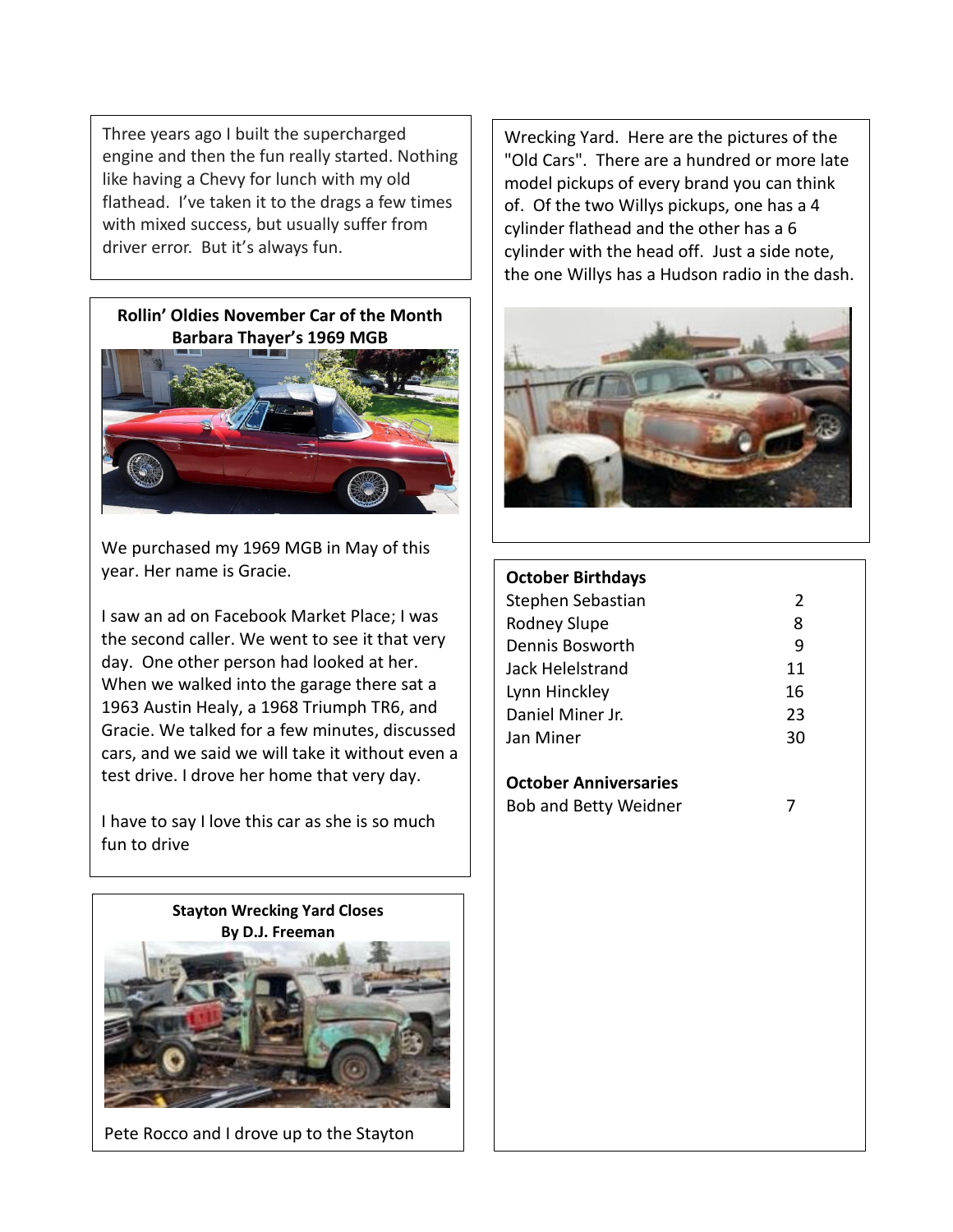| <b>November Birthdays</b>     |    |
|-------------------------------|----|
| Tom Hinckley                  | 4  |
| Carol Hood                    | 5  |
| Wilma Crumley                 | 5  |
| Loren Stogsdill               | 15 |
| George Reedy                  | 21 |
| Mike Rice                     | 26 |
| <b>Robert Phillips</b>        | 29 |
| <b>Randy Burnette</b>         | 30 |
|                               |    |
| <b>November Anniversaries</b> |    |
| Al and Chris Allen            | 13 |
| Dan and Jan Miner             | 20 |
| David and Linda Faller        | 21 |
| Wayne and Karen Grant         | 24 |
| <b>Bob and Doranna Morris</b> | 27 |
| Louie and Lorna White         | 27 |
|                               |    |
|                               |    |
|                               |    |
|                               |    |
|                               |    |
|                               |    |
|                               |    |